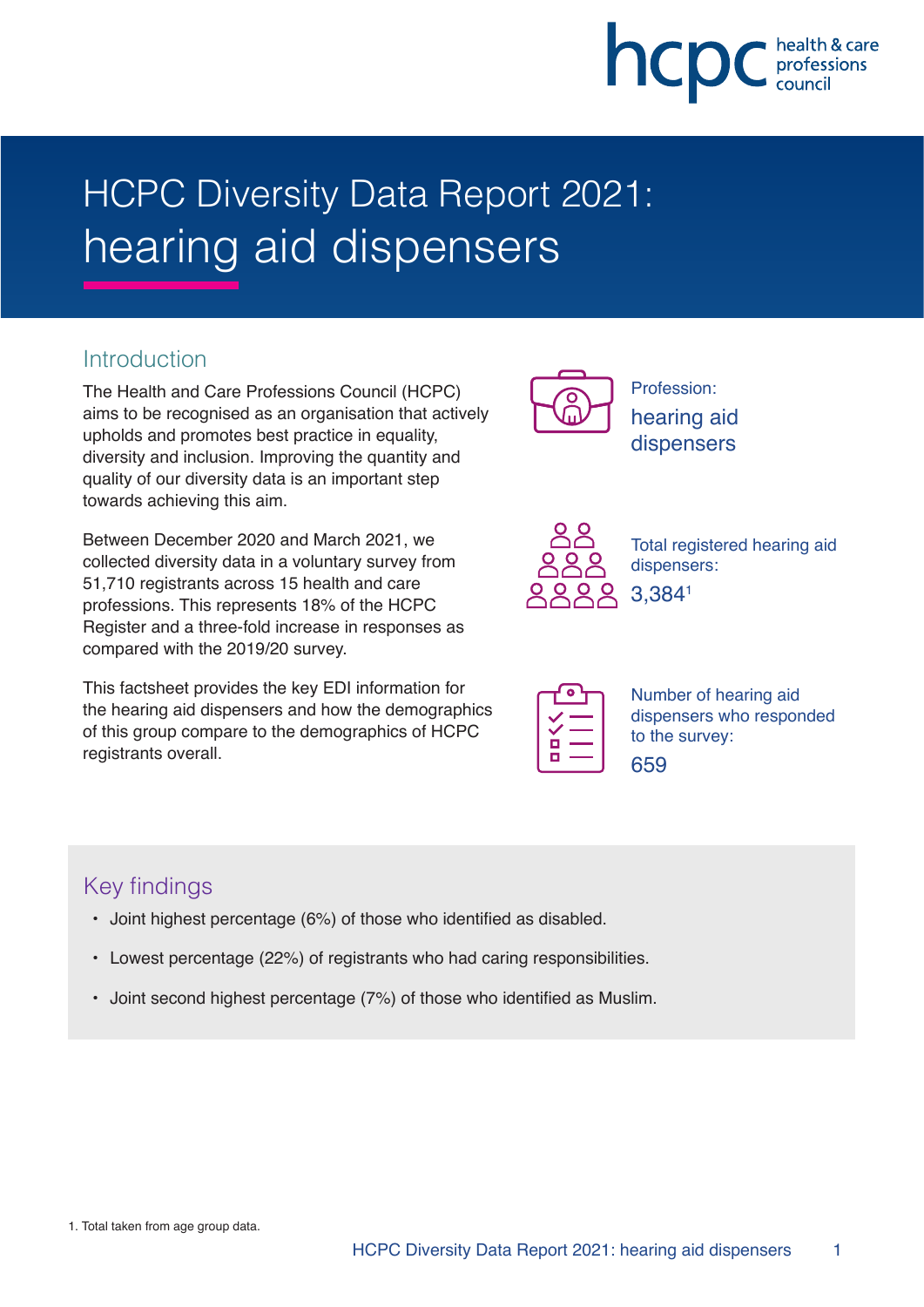# Hearing aid dispensers - Key findings

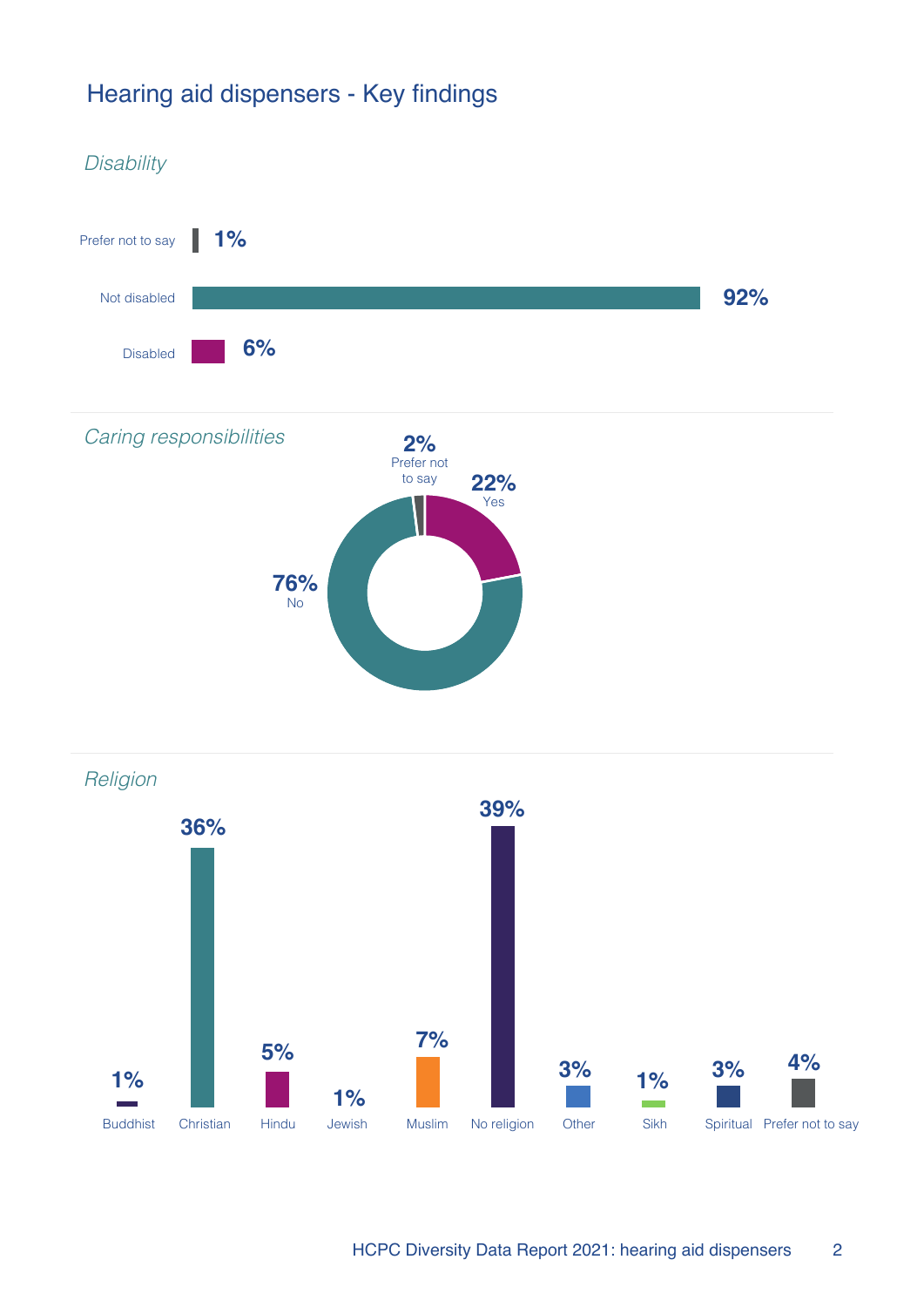#### Age

Count and proportion of respondents by age group:

|                                  | Under 25 |      |        | <b>25-34 years</b> |        | <b>35-44 years</b> |        | 45-54 years   |        | <b>55-64 years</b> |       | 65 and<br>over | Average<br>age |
|----------------------------------|----------|------|--------|--------------------|--------|--------------------|--------|---------------|--------|--------------------|-------|----------------|----------------|
|                                  | Count    | $\%$ | Count  | $\%$               | Count  | $\frac{0}{0}$      | Count  | $\frac{0}{0}$ | Count  | $\%$               | Count | $\frac{0}{0}$  |                |
| <b>Hearing aid</b><br>dispensers | 174      | 5    | 1,158  | 34                 | 739    | 22                 | 643    | 19            | 516    | 15                 | 154   | 5              | 41             |
| All<br>professions               | 11,853   | 4    | 78.796 | 27                 | 84.390 | 29                 | 65.492 | 23            | 40.694 | 14                 | 7.956 | 3              | 42             |

# **Disability**

Count and proportion of respondents by disability:

|                                  | <b>Disabled</b> |      | <b>Not disabled</b> |      | <b>Prefer not to say</b> |               |  |
|----------------------------------|-----------------|------|---------------------|------|--------------------------|---------------|--|
|                                  | Count           | $\%$ |                     | $\%$ | Count                    | $\frac{0}{0}$ |  |
| <b>Hearing aid</b><br>dispensers | 42              | 6    | 605                 | 92   | 9                        |               |  |
| All professions                  | 4,188           | 8    | 47,005              | 91   | 517                      |               |  |

#### **Ethnicity**

Count and proportion of respondents by ethnic origin:

|                                  | <b>Asian</b> |      |       | <b>Black</b> |                |               | <b>Mixed</b> |               | <b>White</b> |      | <b>Other</b> | <b>Prefer not to</b><br>say |  |
|----------------------------------|--------------|------|-------|--------------|----------------|---------------|--------------|---------------|--------------|------|--------------|-----------------------------|--|
|                                  | Count        | $\%$ | Count | $\%$         | Count          | $\frac{0}{0}$ | Count        | $\frac{0}{0}$ | Count        | $\%$ | Count        | $\%$                        |  |
| <b>Hearing aid</b><br>dispensers | 93           | 14   | 24    | 4            | $\overline{4}$ |               | 519          | 79            | 9            |      |              |                             |  |
| All<br>professions               | 3,993        | 8    | 2,368 | 5            | 1.245          | 2             | 42,755       | 83            | 890          | 2    | 458          |                             |  |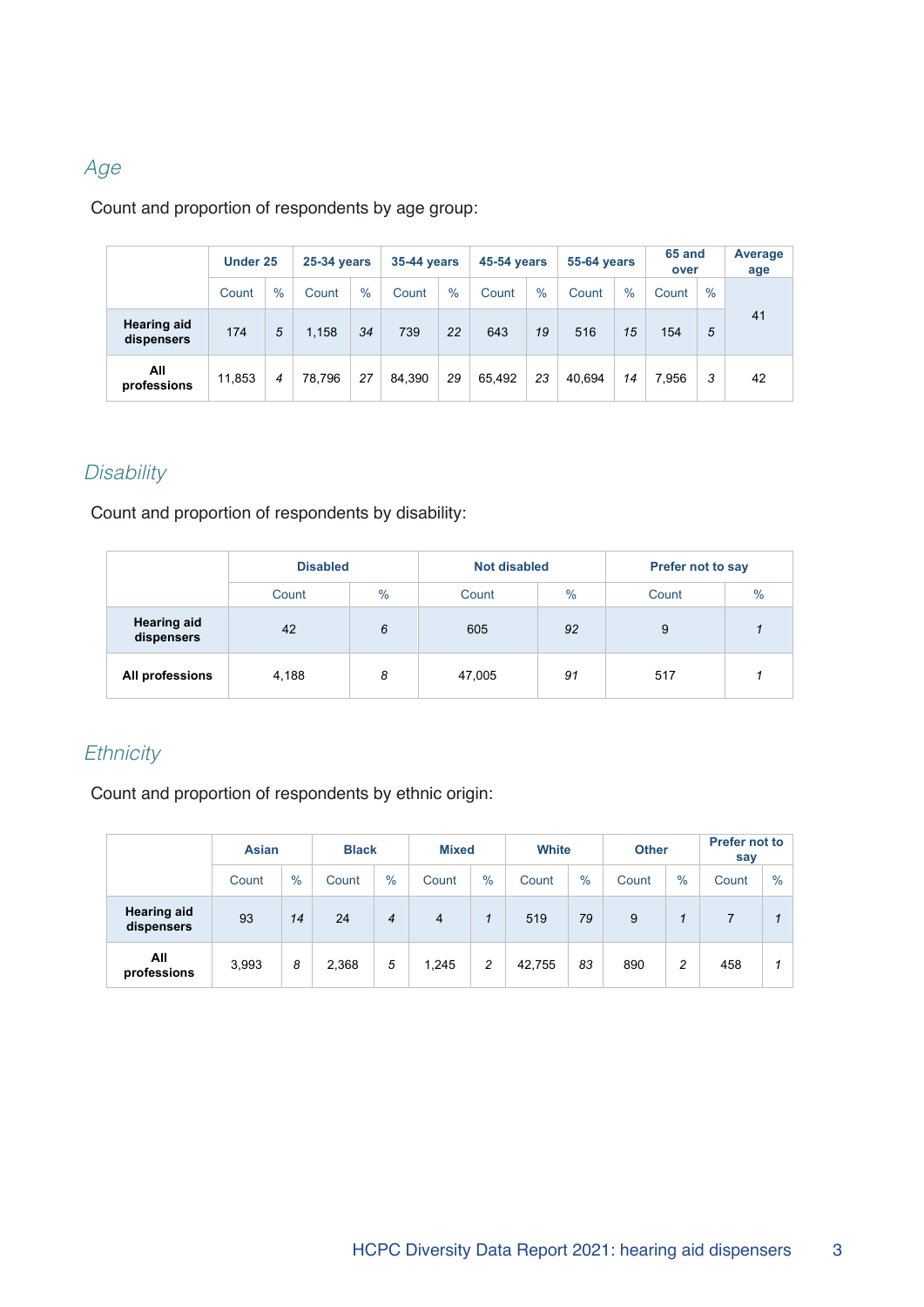#### Gender

Count and proportion of respondents by gender:

|                                  | <b>Woman</b> |               | Man          |      | <b>Other</b> |      | Prefer not to say |      |  |
|----------------------------------|--------------|---------------|--------------|------|--------------|------|-------------------|------|--|
|                                  | <b>Count</b> | $\frac{9}{6}$ | <b>Count</b> | $\%$ | <b>Count</b> | $\%$ | <b>Count</b>      | $\%$ |  |
| <b>Hearing aid</b><br>dispensers | 335          | 51            | 317<br>48    |      | 2            | 0    | 2                 | 0    |  |
| All professions                  | 39,146       | 76            | 12,175       | 24   | 174          | 0    | 226               | 0    |  |

Count and proportion of responses to "Do you consider yourself to fall under the protected characteristic of 'pregnancy & maternity', as per the Equality Act 2010?"

|                                  | <b>Yes</b> |               | <b>No</b> |      | <b>Prefer not to say</b> |      |  |
|----------------------------------|------------|---------------|-----------|------|--------------------------|------|--|
|                                  | Count      | $\frac{0}{0}$ | Count     | $\%$ | Count                    | $\%$ |  |
| <b>Hearing aid</b><br>dispensers | 36         | 5             | 613       | 93   |                          |      |  |
| All professions                  | 3,098      | 6             | 48,088    | 93   | 529                      |      |  |

#### **Religion**

Count and proportion of respondents by religion or belief:

|                                  | <b>Buddhist</b> | <b>Christian</b> | <b>Hindu</b> | <b>Jewish</b> | <b>Muslim</b> | <b>No</b><br>religion | <b>Other</b> | <b>Sikh</b> | <b>Spiritual</b> | <b>Prefer</b><br>not to<br>say |
|----------------------------------|-----------------|------------------|--------------|---------------|---------------|-----------------------|--------------|-------------|------------------|--------------------------------|
| <b>Hearing aid</b><br>dispensers | 1%              | 36%              | 5%           | 1%            | 7%            | 39%                   | 3%           | 1%          | 3%               | 4%                             |
| All<br>professions               | 1%              | 44%              | 2%           | 1%            | 3%            | 39%                   | 3%           | 1%          | 4%               | 3%                             |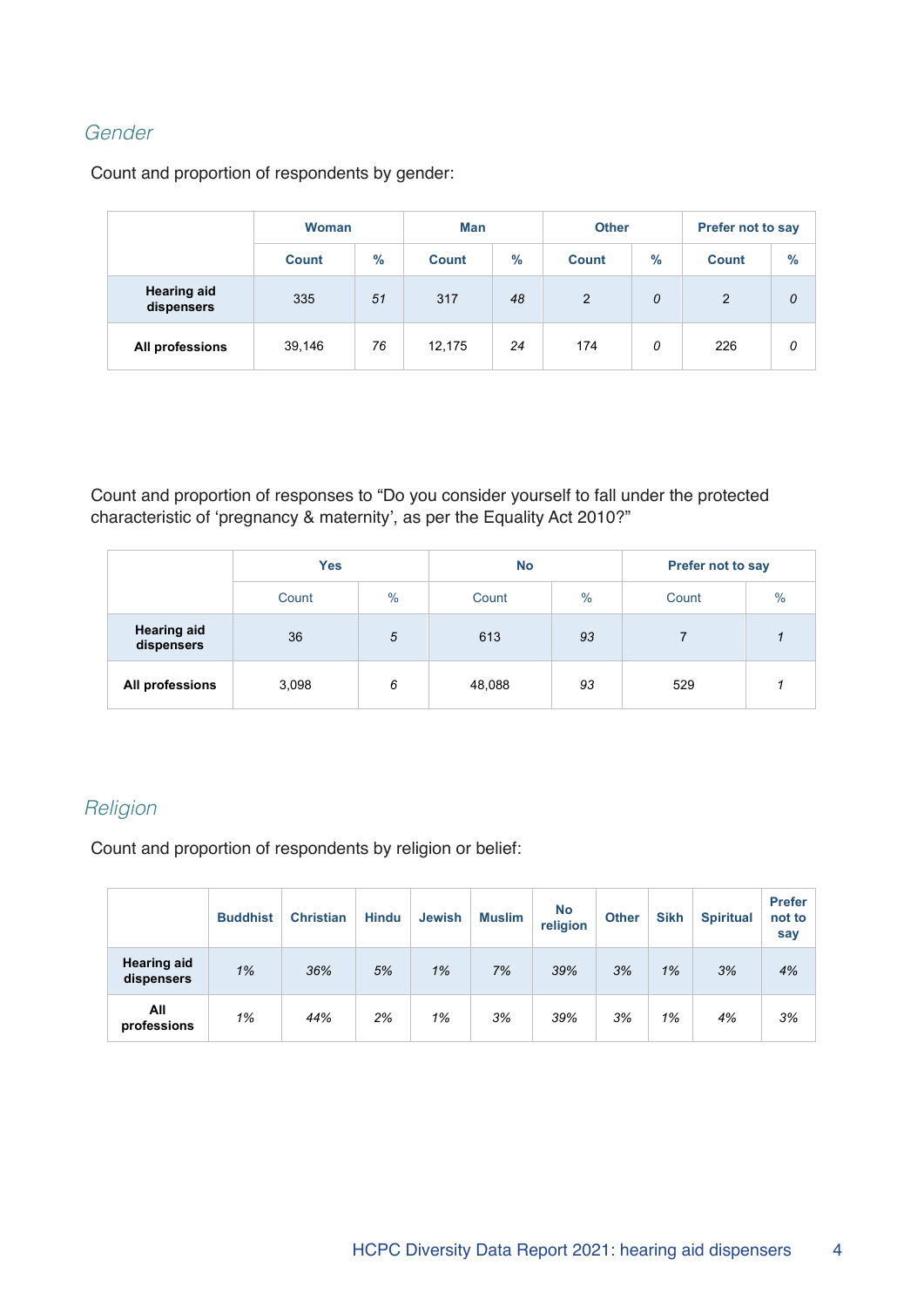#### Sexual orientation

Count and proportion of respondents by sexual orientation:

|                                  | Lesbian, Gay or<br>Queer (LGQ) <sup>2</sup> |                | <b>Heterosexual</b> |               | <b>Other</b> |               | <b>Prefer not to say</b> |                |  |
|----------------------------------|---------------------------------------------|----------------|---------------------|---------------|--------------|---------------|--------------------------|----------------|--|
|                                  | Count                                       | $\%$           | Count               | $\frac{0}{0}$ | Count        | $\%$          | Count                    | $\frac{0}{0}$  |  |
| <b>Hearing aid</b><br>dispensers | 24                                          | $\overline{4}$ | 604                 | 92            | 15           | $\mathcal{P}$ | 13                       | $\mathfrak{p}$ |  |
| All<br>professions               | 2,254                                       | 4              | 46,558              | 90            | 1,804        | 3             | 1,094                    | 2              |  |

#### Caring responsibilities

Count and proportion of respondents by caring responsibility:

|                                  | <b>Yes</b> |      | <b>No</b> |      | <b>Prefer not to say</b> |               |
|----------------------------------|------------|------|-----------|------|--------------------------|---------------|
|                                  | Count      | $\%$ | Count     | $\%$ | Count                    | $\frac{0}{0}$ |
| <b>Hearing aid</b><br>dispensers | 146        | 22   | 499       | 76   | 11                       | っ             |
| All professions                  | 18,351     | 35   | 32,746    | 63   | 617                      |               |

#### Country of work

Count and proportion of respondents by country of work:

|                                  | <b>England</b> |               | <b>Northern Ireland</b> |               | <b>Scotland</b> |               | <b>Wales</b> |      | <b>Other</b> |               |
|----------------------------------|----------------|---------------|-------------------------|---------------|-----------------|---------------|--------------|------|--------------|---------------|
|                                  | Count          | $\frac{0}{0}$ | Count                   | $\frac{0}{0}$ | Count           | $\frac{0}{0}$ | Count        | $\%$ | Count        | $\frac{0}{0}$ |
| <b>Hearing aid</b><br>dispensers | 533            | 81            | 21                      | 3             | 55              | 8             | 27           | 4    | 20           | 3             |
| All professions                  | 42,169         | 82            | 1,348                   | 3             | 3,798           | 7             | 2,302        | 4    | 2,093        | 4             |

2. The term "LGQ" is used throughout the report to represent the categories: Gay Man, Gay woman/lesbian, Queer, and Prefer to self describe (where gay or queer or lesbian was indicated). This was used to ensure data remain unidentifiable, particularly where small cell counts were noted.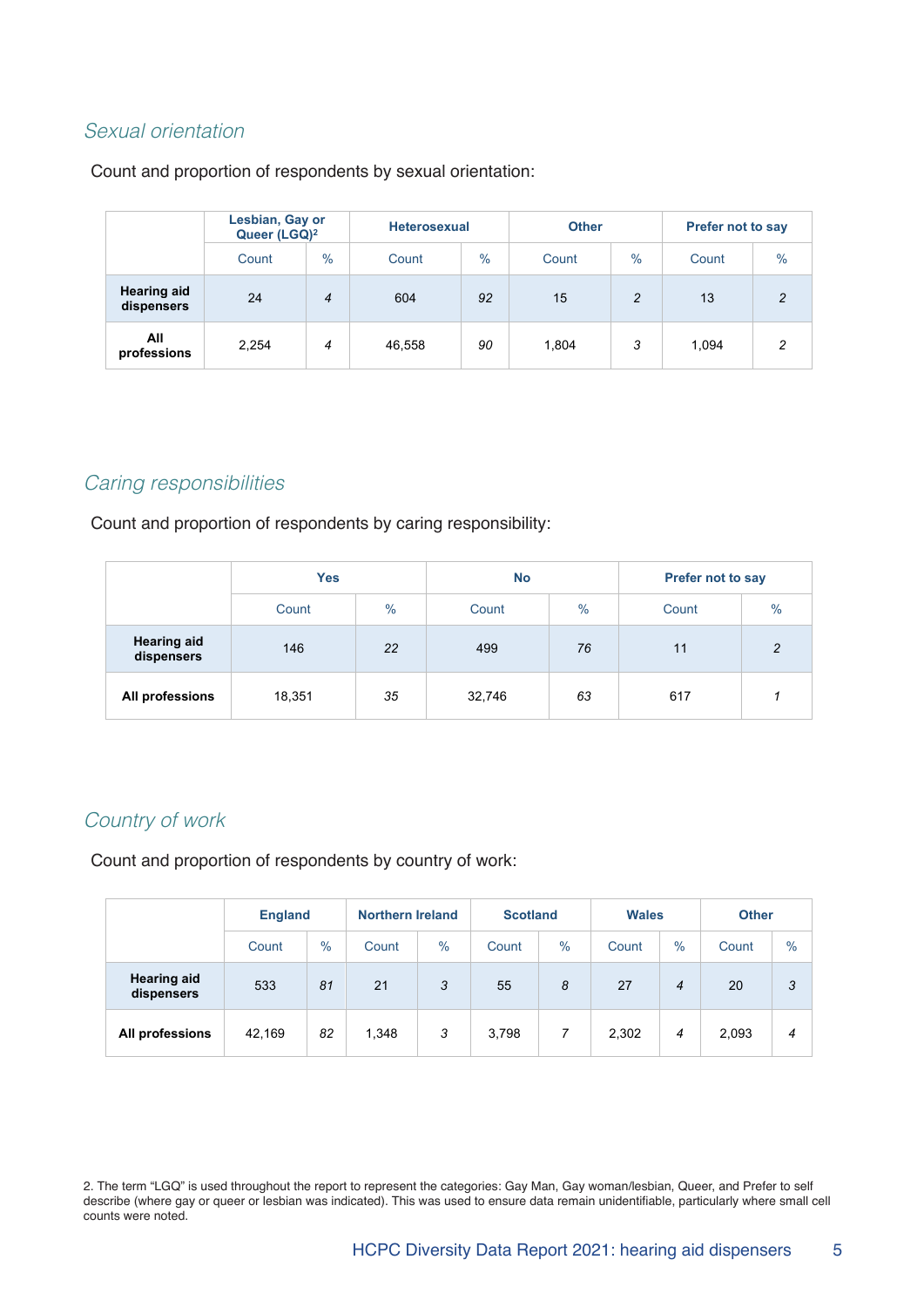# Work setting

Proportion of respondents by primary work setting:

| <b>Work Setting</b>                                          | <b>Hearing aid</b><br>dispensers | All<br>professions |
|--------------------------------------------------------------|----------------------------------|--------------------|
| Adult social care                                            | 1%                               | 2%                 |
| <b>Community service</b>                                     | 1%                               | 9%                 |
| Higher education/university/academia/research                | 1%                               | 3%                 |
| Independent or private healthcare provider (clinic/business) | 76%                              | 11%                |
| Independent or private healthcare provider (hospital/acute)  | 4%                               | 3%                 |
| NHS Acute/ hospital/ secondary care                          | 12%                              | 35%                |
| <b>NHS Mental Health service</b>                             | 0%                               | 6%                 |
| Other                                                        | 4%                               | 10%                |
| Schools (primary/secondary/special)                          | 0%                               | 4%                 |

Count and proportion of respondents by work pattern:

|                                  | <b>Full-time</b> |      | <b>Part-time</b> |      |       | <b>Flexible hours/</b><br><b>Zero Hour</b> |       | <b>Not currently</b><br>working | <b>Prefer not to</b><br>say |      |
|----------------------------------|------------------|------|------------------|------|-------|--------------------------------------------|-------|---------------------------------|-----------------------------|------|
|                                  | Count            | $\%$ | Count            | $\%$ | Count | $\%$                                       | Count | $\frac{0}{0}$                   | Count                       | $\%$ |
| <b>Hearing aid</b><br>dispensers | 477              | 73   | 141              | 21   | 18    | 3                                          | 15    | 2                               | 5                           |      |
| All<br>professions               | 32,236           | 62   | 15,825           | 31   | 2,126 | $\overline{4}$                             | 1,200 | 2                               | 332                         |      |

#### Education

Count and proportion of respondents by type of schooling:

|                                  | <b>State run or funded</b><br>(all types) |               | Independent (all types) |               | <b>Prefer not to say</b> |               | I don't know |               |
|----------------------------------|-------------------------------------------|---------------|-------------------------|---------------|--------------------------|---------------|--------------|---------------|
|                                  | Count                                     | $\frac{0}{0}$ | Count                   | $\frac{0}{0}$ | Count                    | $\frac{0}{0}$ | Count        | $\frac{0}{0}$ |
| <b>Hearing aid</b><br>dispensers | 549                                       | 83            | 99                      | 15            |                          |               | 5            |               |
| All<br>professions               | 42,523                                    | 82            | 7,931                   | 15            | 761                      |               | 504          |               |